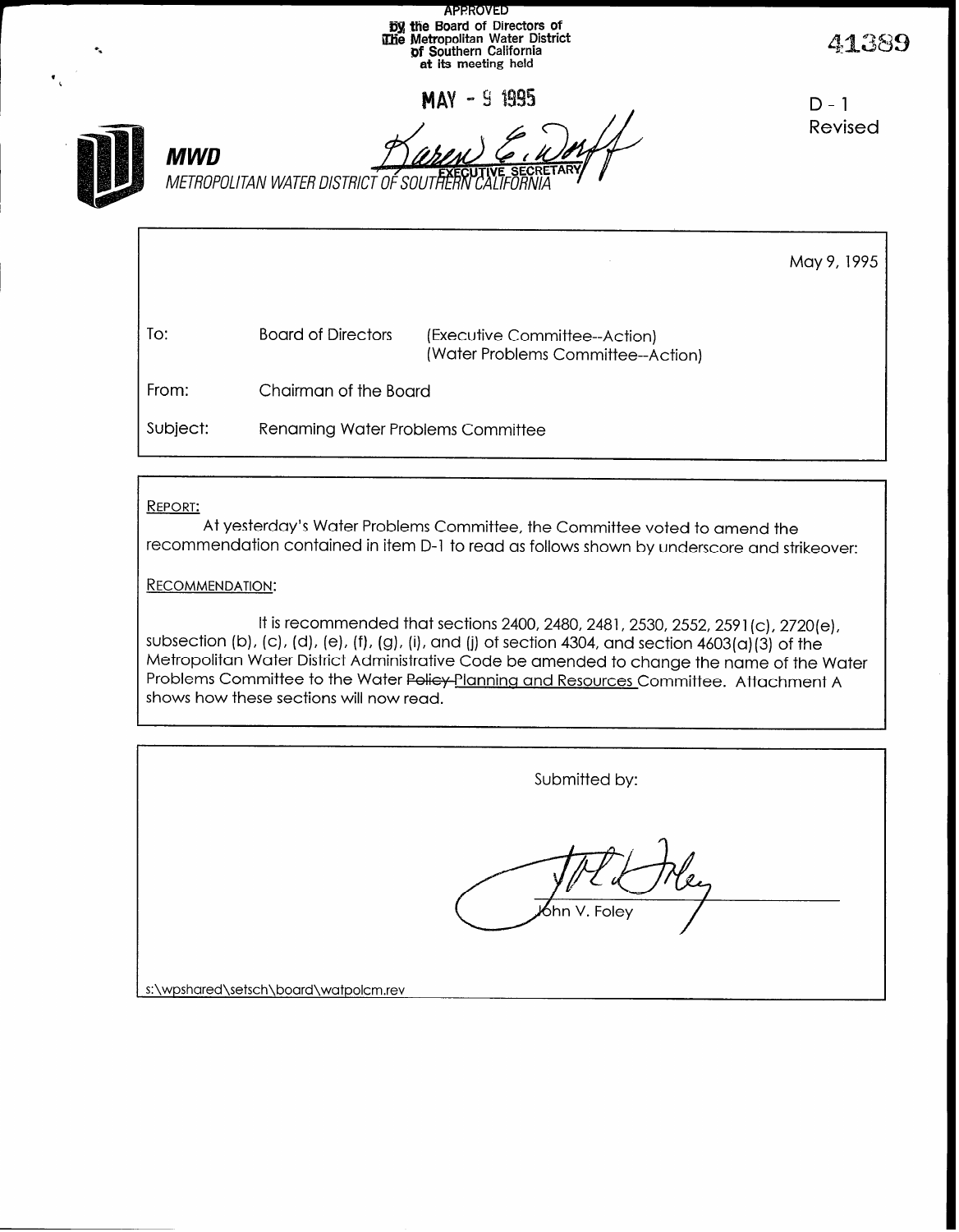$\mathbf{t}_i$ 

#### EXECUTIVE SUMMARY AND DETAILED REPORT:

The duties and functions of the Water Problems Committee are set forth in Administrative Code section 2481. These duties and functions require that this committee study, advise, and make recommendations with regard to a number of policy issues relating to water matters, including policies concerning the acquisition, sale and delivery of water, annexations, energy matters, and water conservation and reclamation. Problems concerning these matters are considered within the context of the committee's duty to evaluate these policy issues.

It is therefore recomended that the name of the Water Problems Committee be changed to that of the Water Policy Planning and Resources Committee so that the name of the committee more accurately describes the duties and functions of the committee.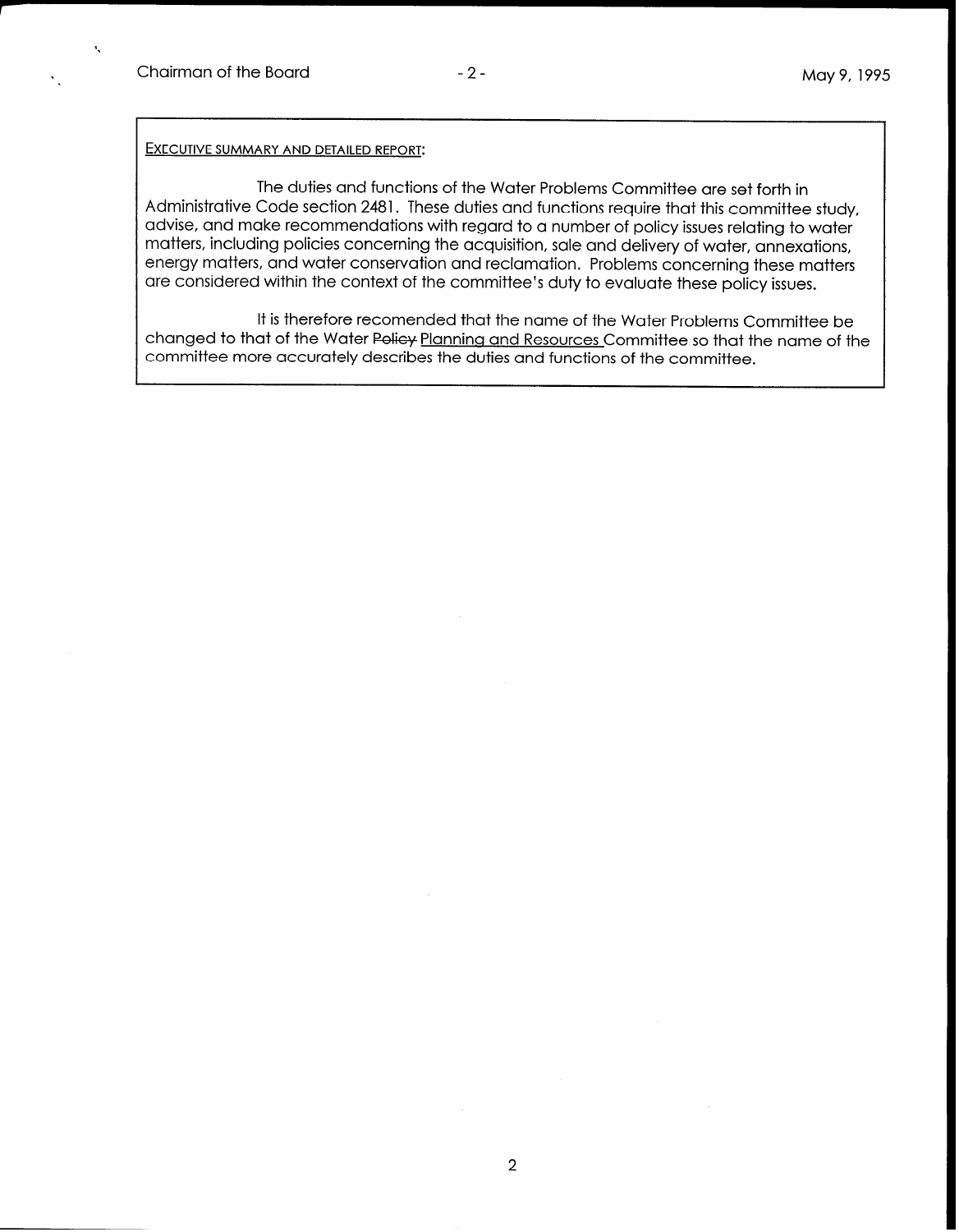# ATTACHMENT A

5 2400. Identification of Standing Committees.

.

 $\bar{\mathbf{r}}$ 

The Standing Committees of the Board of Directors are:

Executive Committee Engineering and Operations Committee Finance and Insurance Committee Land Committee Legal and Claims Committee Organization and Personnel Committee Water Policy Planning and Resources Committee Committee on Legislation

§ 2480.Time of Regular Meetings.

The regular meetings of the Water Policy Planning and Resources Committee shall be held on the Monday preceding regular Board meetings beginning at 2:00 p.m.

5 2481. Duties and Functions.

The Water Policy Planning and Resources Committee shall study, advise, and make recommendations with regard to:

(a) Policies, sources, and means of importing water required by the District;

(b) Changes in the District's aqueduct system to provide for the changing needs of the District's member agencies;

(c) The selling prices of water and conditions governing sales and exchanges of water:

(d) Policies regarding the sale and delivery of water for various uses;

(e) Policies regarding allocation of water standby or availability of service revenue requirements and member public and the public agencies  $\epsilon$ 

(f) Water standby or availability of service charges within the District:

(g) Policies regarding annexation and the requirements, procedures, procedures, procedures, and conditions, and conditions,  $\alpha$ for annexations:

(I) Policies regarali

(i) Proposed amendments to the Metropolitan Water District Act affecting the water or<br>annexation policies of the District.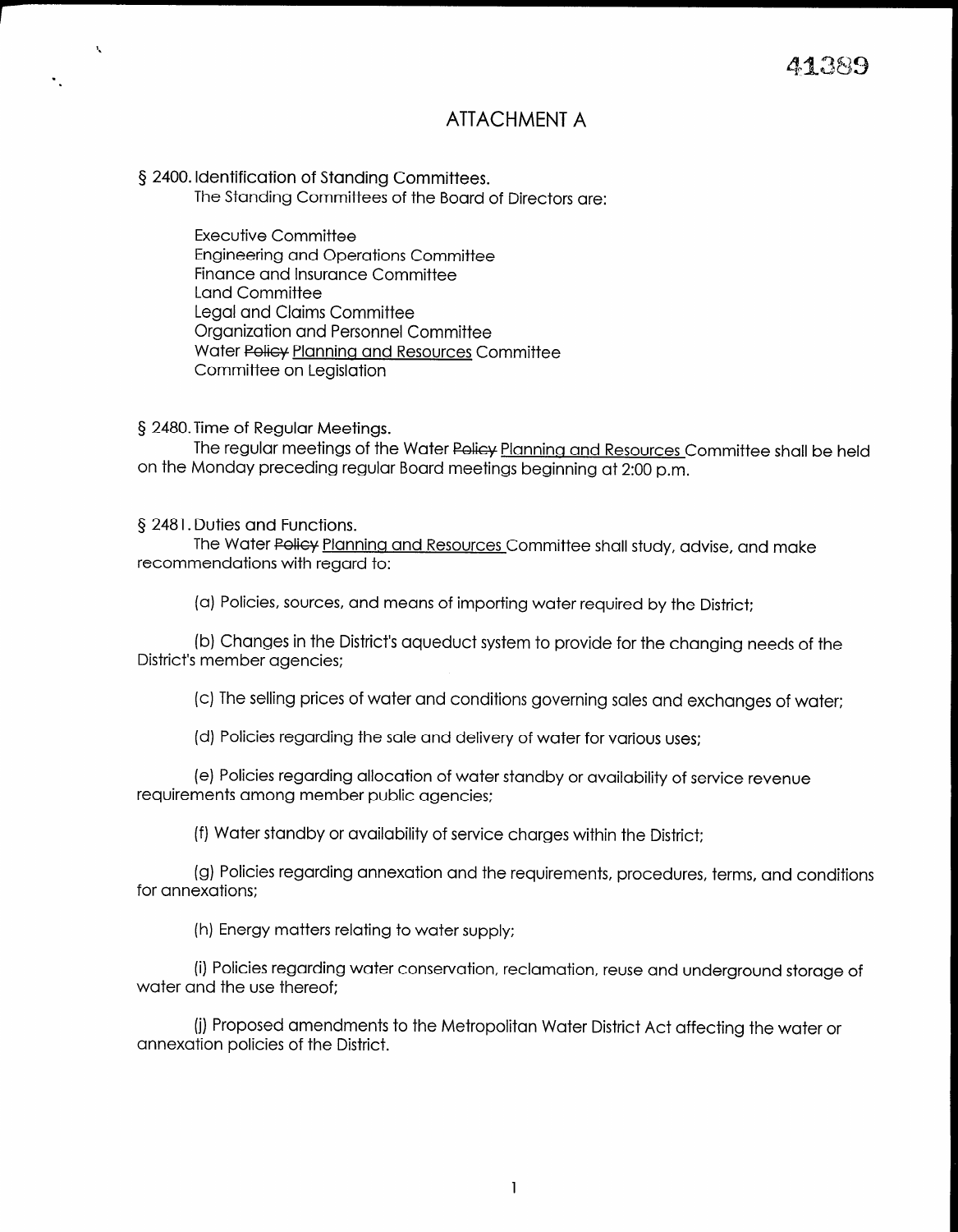### § 2530. Membership.

.

The Special Budget Committee shall consist of seven members appointed by the Chairman of the Board, after consultation with the chairmen of the Finance and Insurance Committee, the Enaineerina and Operations Committee, the Water Policy Planning and Resources Committee, and the Organization and Personnel Committee, and shall serve at his pleasure. Three members of the Special Budget Committee shall also be members of the Finance and Insurance Committee: two members shall be members of the Engineering and Operations Committee: one member shall be a member of the Water Policy Planning and Resources Committee; and one member shall be a member of the Organization and Personnel Committee.

§ 2552. Relations with Standing Committees.

Where appropriate, the Special Committee on Water Quality and Environmental Compliance shall make reports:

(a) To the Executive Committee on matters related to proposed legislation or regulations affecting water quality and environmental compliance;

(b) To the Water Policy Planning and Resources Committee on water quality matters related to water reclamation, reuse and underground storage;

(cl To the Engineering and Operations Committee on water quality and environmental compliance matters related to the operation and design of the District's storage, treatment and distribution facilities; and

Id) To the Finance and Insurance Committee on the financial consequences of water quality and environmental compliance issues or programs.

5 2591. Bay/Delta Political Advisory Ad Hoc Committee.

(c) The Bay/Delta Political Advisory Ad Hoc Committee shall report its advice and recommendations, as appropriate, to the Executive Committee and/or the Water Policy Planning and Resources Committee.

### 5 2720. General Manager's Quarterly Reports

(e) To the Water Policy Planning and Resources Committee on the status of the Local Projects Program, including the execution of any Local Projects Program agreements under the authority of Section 4516.

### § 4304. Apportionment of Revenues and Setting of Water Rates and Charges to Raise Firm Revenue.

(b) Not later than at its December meeting the Finance and Insurance Committee shall consider the General Manager's determinations made pursuant to Section 4304(a) and shall present its determination of the separate amounts of revenues required from water sales and from firm revenue sources, if any, during the fiscal year beginning the following July 1 for consideration by the Water Policy Planning and Resources Committee of the Board not later than at its January meeting.

(c) Not later than at its January meeting the General Manager shall present to the Water Policy Planning and Resources Committee recommendations of rates for the various classes of water